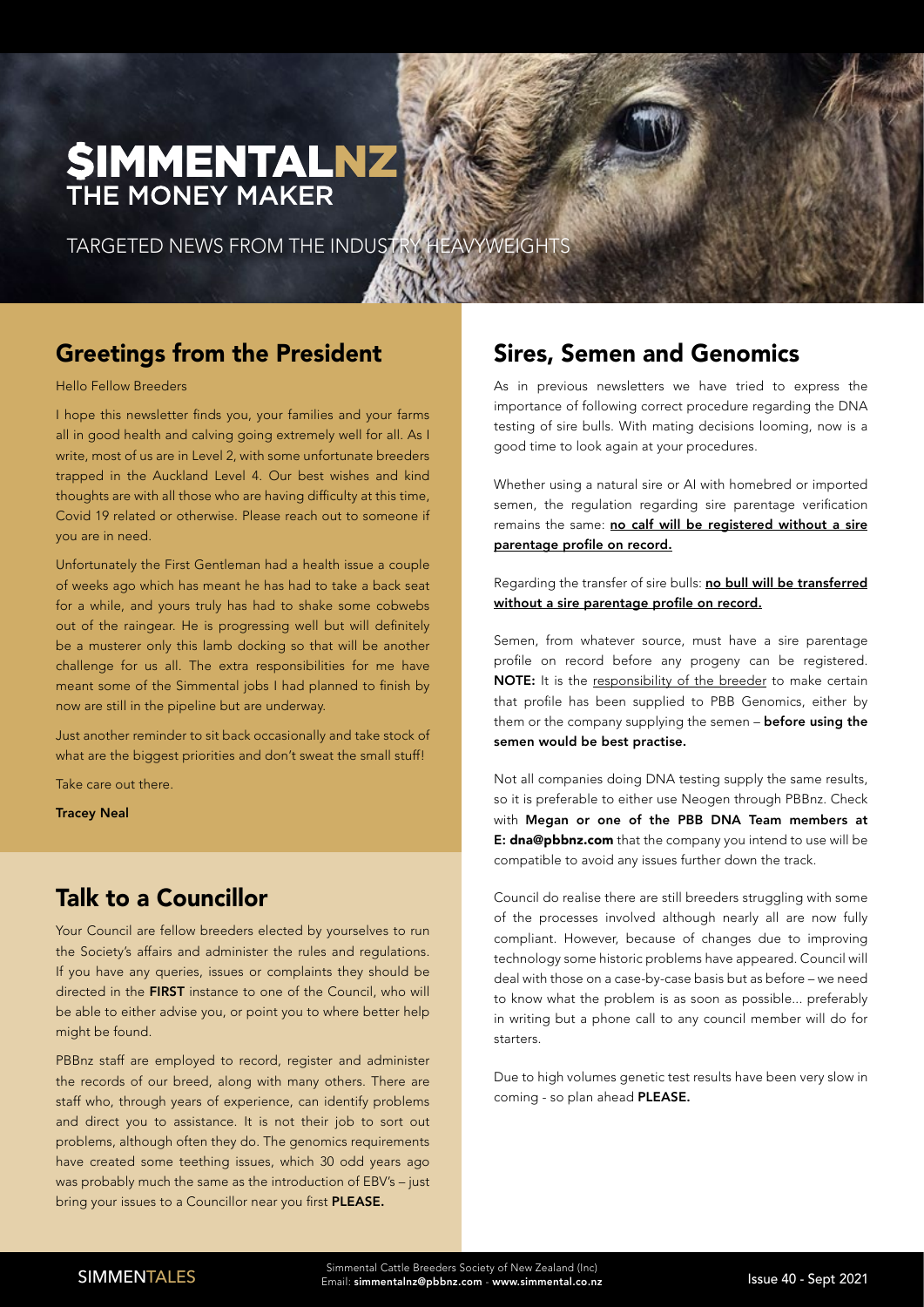

### Calf Entries / Registrations YEAR LETTER FOR 2021 IS K

Although many of us are still calving, this is a timely reminder as there continues to be some breeders who leave calf entries until the last minute – and then some. There are still some misconceptions around the calf entries which need to be cleared up.

- 1. NO CHARGE YET At present there is no separate charge to the breeder for registering calves. The Society pays the fee for the recording of the registrations. It is cheaper for the Society for registrations to be done on-line however.
- 2. MORE RECORDS MORE ACCURACY The more calves recorded with birth information (including birth weights) the better for your overall performance record and the accuracy of EBV's for your herd. Don't wait for the weaning cull.
- 3. DO IT EARLY AVOID THE RUSH Simmental NZ regulations ask that registration be made by 31st December in the calendar year of birth – please do your paperwork early.
- 4. OLD STUFF WILL COST Historical registrations will be invoiced to the individual breeder as it will result in additional charges due to extra work involved. **ALL HERDS ALL HERDS**

**Females Females**

## Herd Tour & 50-Year Celebration Dinner

Despite very little feedback regarding this, we are still committed to holding a Herd Tour in the Far North area in March 2022 and combining this with the Society AGM and hopefully an Anniversary/Reunion Dinner on a separate evening. We are just waiting for confirmation of the Weaner Fair dates to best plan the itinerary – watch this space. Try to make the trip, these are a great way to connect with other breeders and benchmark your operation with others – and you may just find that elusive perfect bull we all look for!

#### Heifer and Genetics Sale INTERESTS

Is there any interest in an on-line sale as part of this tour, possibly as part of the Anniversary Dinner? We have been offered a generous sponsorship package by Bidr to assist with this, so we need to know if there is any uptake of breeders willing to put up a female or semen packages for sale. Animals DON'T need to leave the property, they will be videoed on farm and the sale would be run by Bidr, allowing breeders to participate from anywhere, including overseas if we publicise well enough. Contact a Councillor if you're keen...



# Completeness of Recording

A couple of months ago, breeders would have received an email from BreedPlan talking about Completeness of Performance Reports for your own herd. The Society also receives a report summary for the whole membership.

This graph shows two areas where Simmental NZ need to see an increase in recording and reporting – Scanning and Docility.<br> **ALL HERDS** These are areas of real value to the breed as a whole. If you **Completeness of Performance Completeness of Performance Completeness of Performance Completeness of Performance 2015 - 2015 - 2015 - 2015 - 2015 - 2015 - 2015 - 2015 - 2015 - 2015 - 2015 - 2015 - 2015 - 2015 - 2015 - 2015** -<u>2015 - 2015 - 2015 - 2015</u> - 2015 - 2015 - 2015 - 2015 - 2015 - 2015 - 2015 - 2015 - 2015 - 2015 - 2015 - 2015<br>2015 - 2015 - 2015 - 2015 - 2015 - 2015 - 2015 - 2015 - 2015 - 2015 - 2015 - 2015 - 2015 - 2015 - 2015 - 2015



#### ALL HERDS COMPLETENESS OF RECORDING 2015-2019 DROP CALVES – ALL SEXES



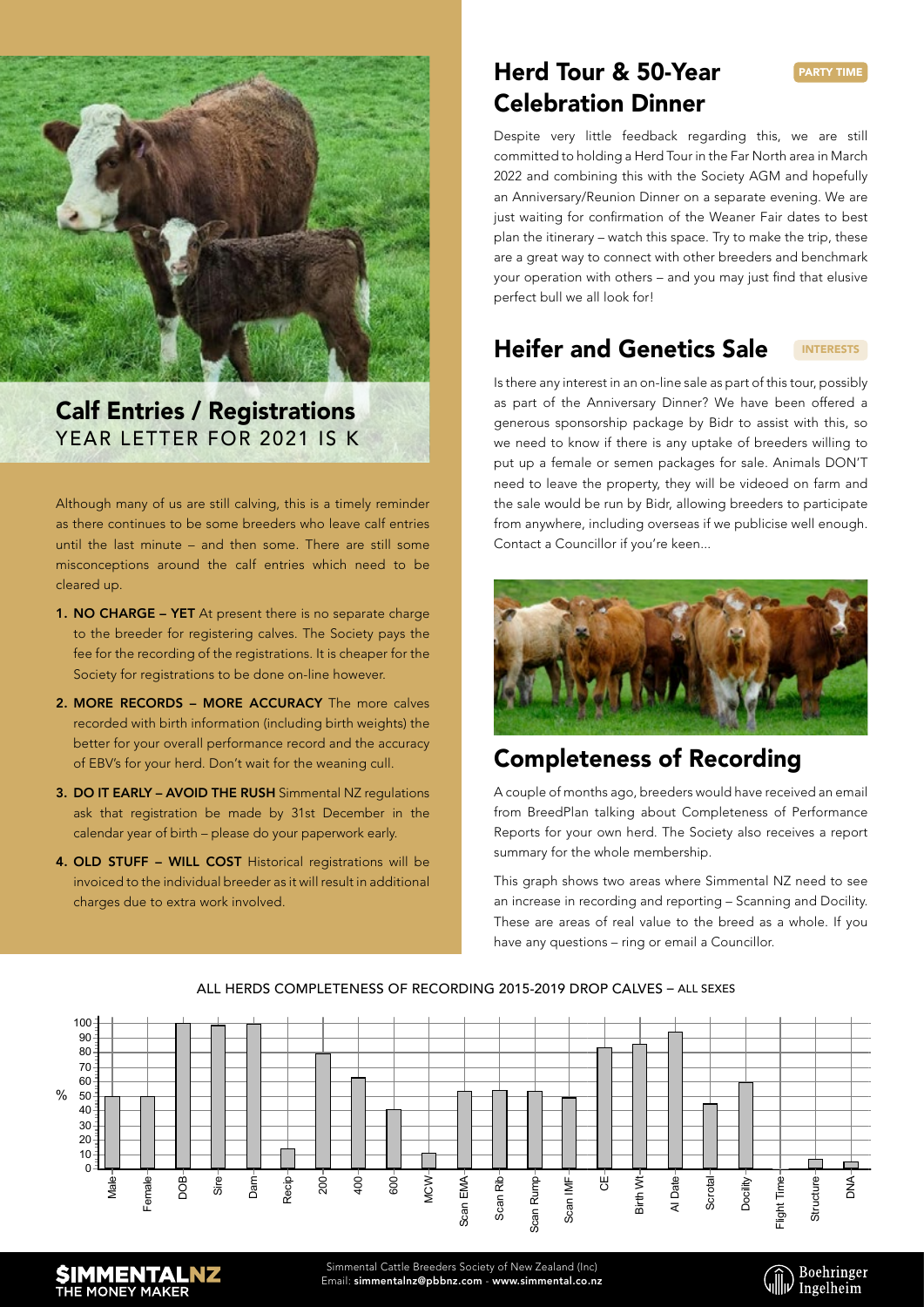

## Alastair Miln Life Membership Award

On 4th July 2021 a small but enthusiastic group of breeders gathered to celebrate this award with Alastair and Kay Miln at Feilding. It was a lovely evening, capped off with Alastair's trademark humour and the company of good friends including Peter and Sue McWilliam and Lindy Lawrence.

### Life Membership Award Simmental Cattle Breeders of New Zealand Inc.

It is with pleasure that we present Alastair Miln with Honorary Life Membership of the NZ Simmental Society, in recognition of his services to the breed, in the 50th year of Simmental Cattle Breeders Society of NZ Inc. on the 4th of July 2021.

Alastair began working with the Simmental breed in the 1980's. His name became synonymous with Ailsa GR Simmentals, working alongside stud owner Michael Coombs at Ohingaiti. Alastair showed his knowledge of cattle when judging at A & P shows around the Manawatu. He was very instrumental in getting an inter breed cattle section up and going at the Central District Fieldays in Feilding.

From the first, Alastair has been one of the personalities of Simmental NZ. His infectious enthusiasm and friendly manner meant he made friends and contacts everywhere he went. At the same time his astute eye for cattle meant that Ailsa GR had a reputation in the commercial world as a serious bull breeder,

drawing buyers from all around the North Island, with stud bulls being sold in both islands. Alongside has been his wife Kay, a hospitable and friendly hostess and as with many partnerships of this type, quietly supporting and enabling Alastair to connect with people and cattle.

Elected to NZ Simmental Council in 2001, this was just another point of Alastair's on-going contribution to the breed. His most memorable and unique position from 2008 was as the Schoolmaster for the 'Simmental Boarding School for Boys' or the convenor of the Bull Test Station around Kimbolton. Anyone who was a breeder at the time will remember the in depth. often hilarious and clever 'progress report cards' delivered with such subtlety and clever wit, often you didn't realise you may be getting told off! Again, with his trademark enthusiasm and organisational skills, the Test Station went from strength to strength and became a blueprint for other breeds to copy.

In 2005 Ailsa GR Simmental Stud held a dispersal. The wellrespected herd had buyers from all over the country, but the majority buyer was the young Kerrah Stud, who negotiated to purchase all the yearling heifers as a line. This purchase and yet another case of Alastair's talents with the Simmental breed being recognised led to a role with Kerrah, that of growing out the weaner bulls and taking them through to sale on the Miln property. This relationship continued until 2016 when the sale transferred to Wairoa.

Alastair was also Simmental NZ Projects Manager from 2009 -2011, a position created after Simmental NZ decided a Breed Officer was a luxury we couldn't afford with the dwindling membership. During this time he was always looking for sponsorship and projects to promote Simmental. Some of his sponsorship partnerships were with Ancare (now Boehringer Ingleheim), ZeeTags, Tru Test and Te Pari. A lot of this sponsorship was used at the Bull Test Station. Alastair negotiated a Te Pari weighing system to use at the Bull Test Station as Stuart Morton didn't have those facilities, when the test station ceased the weigh system was sold at its depreciated value. Ancare also provided drench to sell to members for Simmental general funds. Alastair was also very instrumental in the Beef Expo working group and used his skills to obtain people to set up and dismantle the Stadium for the event. Alastair spent a lot of this time in the PBBnz office and was a very respected and popular staff member.

He is also a very technical person and enjoyed getting his "teeth into projects" with particularly good outcomes. As an aside, Alastair remains the only respondent to two recent 'breed wide' questions, how to repurpose trophies and thoughts for promotion/publicity, all very well thought out and welcome resources.

To Alastair, and Kay, congratulations and well done.